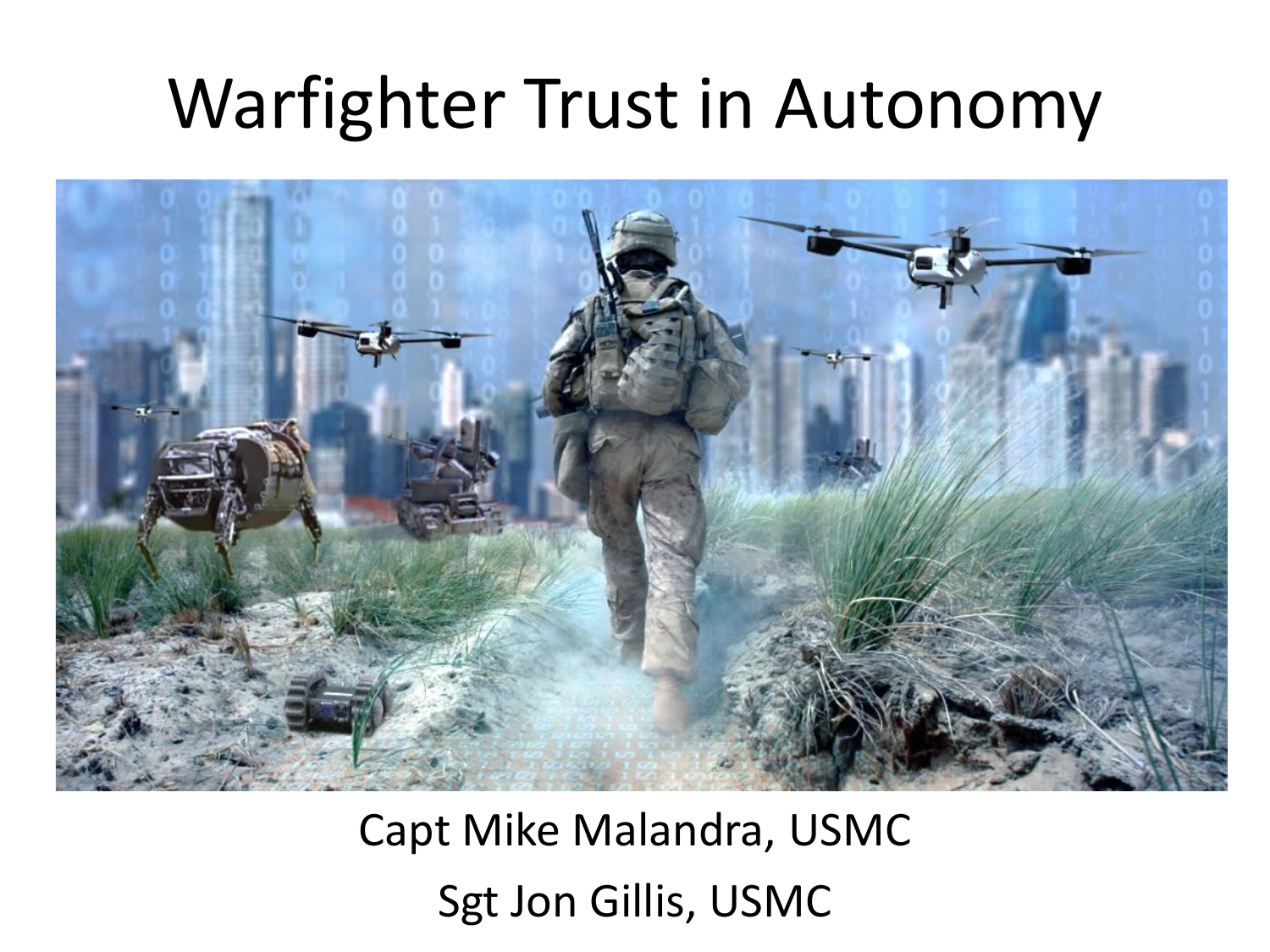# What is Trust to a Warfighter?

- Genuine concern for our best interest
- Value of success outweighs consequence of failure
- Human nature of trust (i.e. shared suffering)

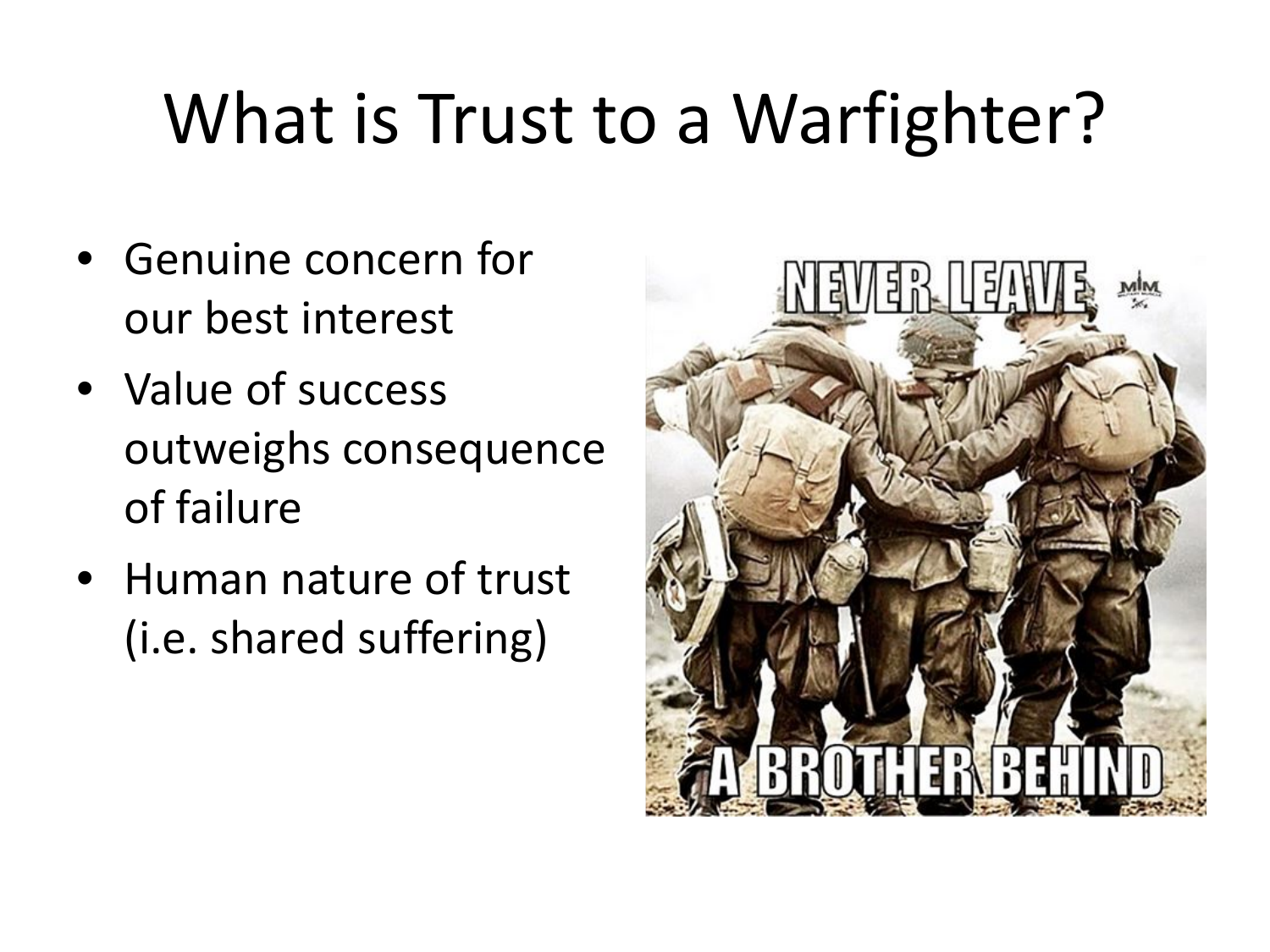# Is it Possible to Trust a Machine?

- Absolutely GPS
- Observability, Predictability, Directability
- Necessary to understand why something fails
- Humans do not succeed 100% of the time

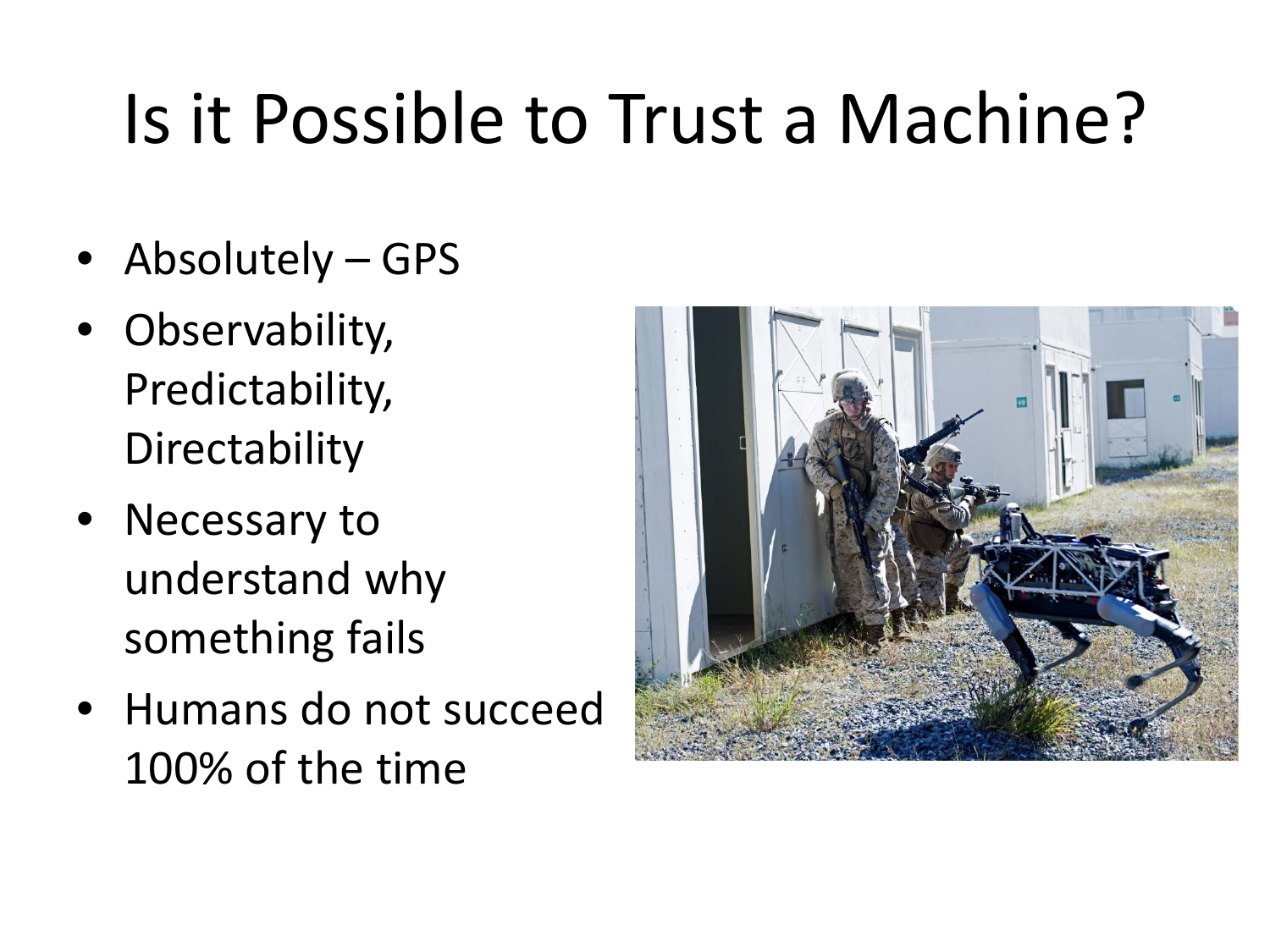## Autonomization

#### **Want**

- Man-out-of-the-loop
- Man-on-the-loop
- Staff functions

### **Do Not Want**

- Man-in-the-loop
- Approval process of kill chain (until allowed)
- Burden of command

**Minimal (ideally zero) interventions and interactions with unmanned system with accountability still residing with the warfighter.**

**If it does not increase maneuverability, lethality, or tempo, it is not worth it. Do not autonomize a system just because it is possible!**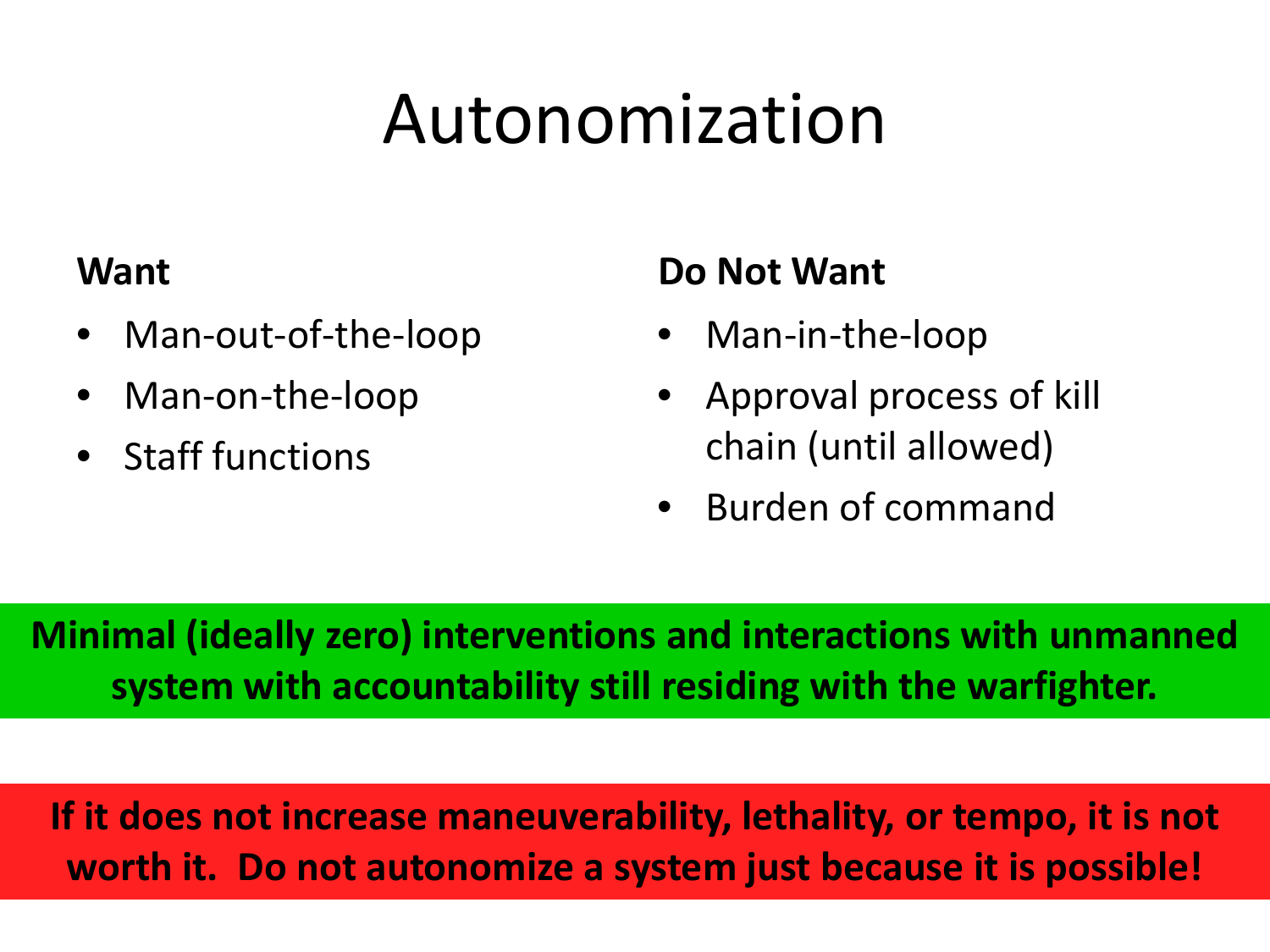## Training Manned-Unmanned Teams

- Overall evaluation of team's performance does not change with addition of system(s)
- Capabilities and limitations of systems must be fully understood
- Formal CONOPs and CONEMPs will be developed
- Must be able to learn and fail with us if able to make cognitive decisions
- "Curricula" must be established and vetted specific to unmanned systems if they have the ability to learn differently than humans (i.e. CNNs)